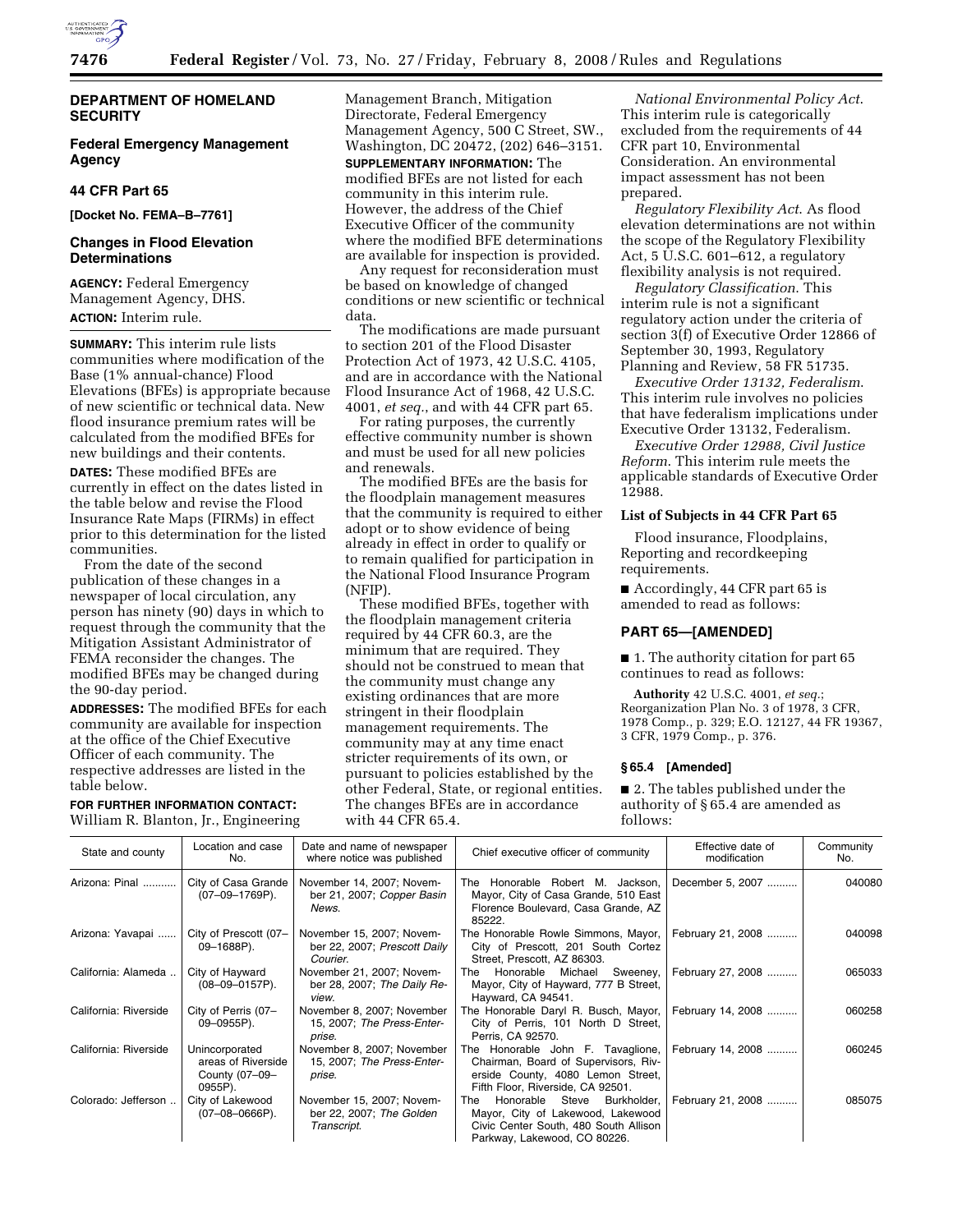| State and county             | Location and case<br>No.                                           | Date and name of newspaper<br>where notice was published                            | Chief executive officer of community                                                                                                                                                        | Effective date of<br>modification | Community<br>No. |
|------------------------------|--------------------------------------------------------------------|-------------------------------------------------------------------------------------|---------------------------------------------------------------------------------------------------------------------------------------------------------------------------------------------|-----------------------------------|------------------|
| Connecticut: New<br>Haven.   | Town of Branford<br>$(07-01-0657P)$ .                              | October 4, 2007; October 11,<br>2007; New Haven Register.                           | The Honorable Cheryl Morris, First<br>Selectwoman, Town of Branford, 1019                                                                                                                   | September 19, 2007                | 090073           |
| Florida: Duval               | City of Jacksonville<br>$(07-04-2369P)$ .                          | November 12, 2007; Novem-<br>ber 19, 2007; Jacksonville<br>Daily Record.            | Main Street, Branford, CT 06405.<br>The Honorable John Peyton, Mayor, City<br>of Jacksonville, City Hall at Saint<br>James, Fourth Floor, 117 West Duval<br>Street, Jacksonville, FL 32202. | February 19, 2008                 | 120077           |
| Florida: Okaloosa            | Unincorporated<br>areas of<br>Okaloosa County<br>$(07-04-4369P)$ . | November 15, 2007; Novem-<br>ber 22, 2007; Northwest<br>Florida Daily News.         | Mr. James D. Curry, County Adminis-<br>trator, Okaloosa County, 1804 Lewis<br>Turner Boulevard, Suite 400, Fort<br>Walton Beach, FL 32547.                                                  | February 21, 2008                 | 120173           |
| Florida: Polk                | City of Davenport<br>$(07-04-5360P)$ .                             | November 7, 2007; November<br>14, 2007; The Polk County<br>Democrat.                | The Honorable Peter Rust, Mayor, City<br>of Davenport, P.O. Box 125, Dav-<br>enport, FL 33836-0125.                                                                                         | October 29, 2007                  | 120410           |
| Georgia: Columbia            | Unincorporated<br>areas of Colum-<br>bia County (07-<br>04-4563P). | November 14, 2007; Novem-<br>ber 21, 2007; Columubia<br><b>County News-Times.</b>   | The Honorable Ron C. Cross, Chairman,<br>Columbia County Board of Commis-<br>sioners, P.O. Box 498, Evans, GA<br>30809.                                                                     | October 30, 2007                  | 130059           |
| Georgia: Coweta              | City of Newnan (07-<br>04-4787P).                                  | November 15, 2007; Novem-<br>ber 22, 2007; The Times-<br>Herald.                    | The Honorable Keith Brady, Mayor, City<br>of Newnan, City Hall, 25 LaGrange<br>Street, Newnan, GA 30263.                                                                                    | February 21, 2008                 | 130062           |
| Georgia: DeKalb              | City of Atlanta (07-<br>04-3101P).                                 | November 14, 2007; Novem-<br>ber 21, 2007; The Atlanta<br>Journal and Constitution. | The Honorable Shirley Franklin, Mayor,<br>City of Atlanta, 55 Trinity Avenue,<br>Suite 2500, Atlanta, GA 30303.                                                                             | February 20, 2008                 | 135157           |
| Georgia: DeKalb              | City of Decatur (07-<br>04-3101P).                                 | November 14, 2007; Novem-<br>ber 21, 2007; Dunwoody<br>Crier.                       | The Honorable Bill Floyd, Mayor, City of<br>Decatur, P.O. Box 220, Decatur, GA<br>30031.                                                                                                    | February 20, 2008                 | 135159           |
| Georgia: DeKalb              | Unincorporated<br>areas of DeKalb<br>County (07-04-<br>3101P).     | November 14, 2007; Novem-<br>ber 21, 2007; Dunwoody<br>Crier.                       | The Honorable Burrell Ellis, Chairman,<br>DeKalb County, Board of Commis-<br>sioners, 1300 Commerce Drive, Deca-<br>tur, GA 30030.                                                          | February 20, 2008                 | 130065           |
| Georgia: Murray              | Unincorporated<br>areas of Murray<br>County (07-04-<br>2594P).     | November 16, 2007; Novem-<br>ber 23, 2007; The Dalton<br>Daily Citizen.             | The Honorable Jim Welch, Murray<br>County Commissioner, P.O. Box<br>1129, Chatsworth, GA 30705.                                                                                             | February 22, 2008                 | 130366           |
| lowa: Linn                   | City of Marion (07-<br>07-1087P).                                  | November 21, 2007; Novem-<br>ber 28, 2007; Cedar Rapids<br>Gazette.                 | The Honorable John Nieland, Mayor,<br>City of Marion, 195 35th Street, Mar-<br>ion, IA 52302.                                                                                               | February 27, 2008                 | 190191           |
| lowa: Linn                   | Unincorporated<br>areas of Linn<br>County (07-07-<br>1087P).       | November 21, 2007; Novem-<br>ber 28, 2007; Cedar Rapids<br>Gazette.                 | The Honorable Linda Langston, Chair-<br>person, Linn County Board of Super-<br>visors, 930 First Street, Southwest,<br>Cedar Rapids, IA 52404.                                              | February 27, 2008                 | 190829           |
| Maine: Lincoln               | Town of Bristol (07-<br>$01 - 0799P$ ).                            | November 8, 2007; November<br>15, 2007; The Lincoln<br>County News.                 | The Honorable Chad Hanna, Chairman,<br>Board of Selectmen, Town of Bristol,<br>P.O. Box 147, Bristol, ME 04539.                                                                             | October 23, 2007                  | 230215           |
| Massachusetts: Bris-<br>tol. | Town of Easton<br>$(07-01-0531P)$ .                                | November 9, 2007; November<br>16, 2007; The Easton Jour-<br>nal.                    | The Honorable Colleen A. Corona,<br>Chairman, Board of Selectmen, Town<br>of Easton, 136 Elm Street, North Eas-<br>ton, MA 02356.                                                           | February 15, 2008                 | 250053           |
| Missouri: Greene             | Unincorporated<br>areas of Greene<br>County (07-07-<br>1448P).     | November 8, 2007; November<br>15, 2007; Springfield News-<br>Leader.                | The Honorable David Coonrod, Pre-<br>siding Commissioner, Greene County,<br>933 North Robberson, Springfield, MO<br>65802.                                                                  | February 14, 2008                 | 290782           |
| Missouri: Jackson            | City of Lee's Sum-<br>mit (07-07-<br>1867P).                       | November 23, 2007; Novem-<br>ber 30, 2007; Lee's Summit<br>Journal.                 | The Honorable Karen Messerli, Mayor,<br>City of Lee's Summit, 220 Southeast<br>Green Street, Lee's Summit, MO<br>64063.                                                                     | December 10, 2007                 | 290174           |
| Nebraska: Lancaster          | City of Lincoln (07-<br>07-0628P).                                 | November 8, 2007; November<br>15, 2007; Lincoln Journal<br>Star.                    | The Honorable Chris Beutler, Mayor,<br>City of Lincoln, 555 South 10th Street,<br>Second Floor, Room 208, Lincoln, NE<br>68508.                                                             | October 24, 2007                  | 315273           |
| Nevada: Clark                | Unincorporated<br>areas of Clark<br>County (07-09-<br>1179P).      | November 8, 2007; November<br>15, 2007; Las Vegas Re-<br>view-Journal.              | The Honorable Rory Reid, Chair, Clark<br>County Board of Commissioners, 500<br>South Grand Central Parkway, Las<br>Vegas, NV 89106.                                                         | February 14, 2008                 | 320003           |
| Nevada: Washoe               | Unincorporated<br>areas of Washoe<br>County (07-09-<br>1314P).     | November 14, 2007; Novem-<br>ber 21, 2007; Reno Ga-<br>zette-Journal.               | The Honorable Robert Larkin, Chair,<br>Washoe County Board of Commis-<br>sioners, P.O. Box 11130, Reno, NV<br>89520.                                                                        | November 30, 2007                 | 320019           |
| New York: Rockland           | Town of Clarkstown<br>$(07-02-0757P).$                             | November 1, 2007; November<br>8, 2007; Rockland County<br>Times.                    | The Honorable Alexander J. Gromack,<br>Supervisor, Town of Clarkstown, 10<br>Maple Avenue, New City, NY 10956.                                                                              | April 16, 2008                    | 360679           |
| North Carolina: Wake         | Unincorporated<br>areas of Wake<br>County (06-04-<br>C341P).       | December 10, 2007; Decem-<br>ber 17, 2007; The News<br>and Observer.                | Mr. David C. Cooke, Manager, Wake<br>County, 337 South Salisbury Street,<br>Suite 1100, Raleigh, NC 27602.                                                                                  | December 3, 2007                  | 370368           |
| Oklahoma: Cleveland          | City of Moore (07-<br>06-1082P).                                   | November 8, 2007; November<br>15, 2007; The Norman<br>Transcript.                   | The Honorable Glenn Lewis, Mayor, City<br>of Moore, 301 North Broadway,<br>Moore, OK 73160.                                                                                                 | February 14, 2008                 | 400044           |
| Oklahoma: Payne              | City of Stillwater<br>$(07-06-0679P).$                             | November 15, 2007; Novem-<br>ber 22, 2007; Stillwater<br>NewsPress.                 | The Honorable Roger L. McMillan,<br>Mayor, City of Stillwater, 723 South<br>Lewis Street, Stillwater, OK 74076.                                                                             | November 30, 2007                 | 405380           |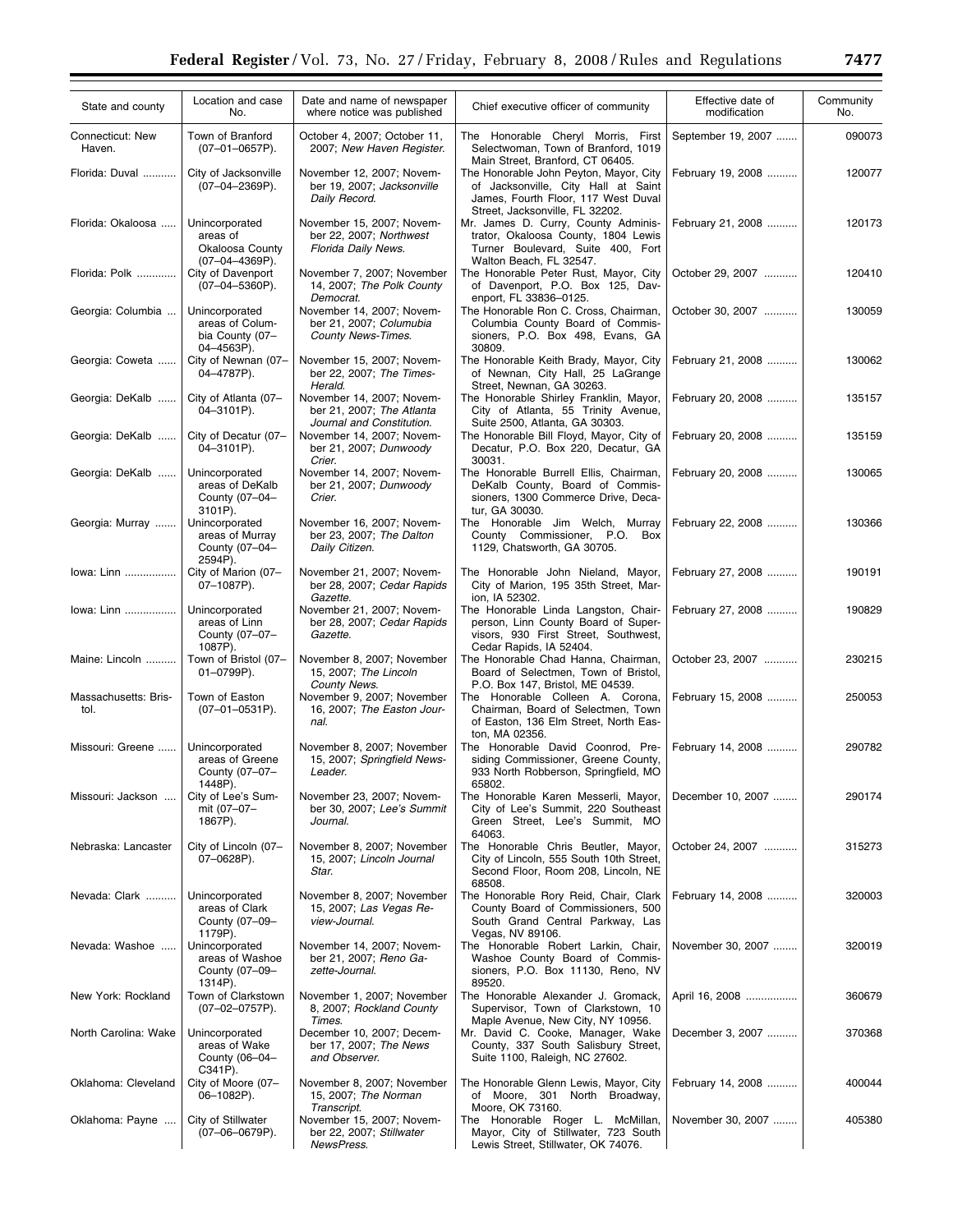Ξ

| State and county                | Location and case<br>No.                                               | Date and name of newspaper<br>where notice was published                   | Chief executive officer of community                                                                                                                | Effective date of<br>modification | Community<br>No. |
|---------------------------------|------------------------------------------------------------------------|----------------------------------------------------------------------------|-----------------------------------------------------------------------------------------------------------------------------------------------------|-----------------------------------|------------------|
| Oklahoma: Payne                 | Unincorporated<br>areas of Stillwater<br>County (07-06-<br>0679P).     | November 15, 2007; Novem-<br>ber 22, 2007; Stillwater<br>NewsPress.        | The Honorable Gloria A. Hesser, County<br>Commissioner, District No. 2, Still-<br>water, 315 West Sixth Street, Suite<br>203, Stillwater, OK 74074. | November 30, 2007                 | 400493           |
| Oklahoma: Tulsa                 | City of Sand<br>Springs (07-06-<br>2114P).                             | November 15, 2007; Novem-<br>ber 22, 2007; Tulsa World.                    | The Honorable Robert L. Walker, Mayor,<br>City of Sand Springs, P.O. Box 338,<br>Sand Springs, OK 74063.                                            | November 30, 2007                 | 400211           |
| Oklahoma: Tulsa                 | Unincorporated<br>areas of Tulsa<br>County (07-06-<br>2114P).          | November 15, 2007; Novem-<br>ber 22, 2007; Tulsa World.                    | The Honorable Randi Miller, Chair,<br>Tulsa County Board of Commis-<br>sioners, 500 South Denver Avenue,<br>Tulsa, OK 74103.                        | November 30, 2007                 | 400462           |
| Pennsylvania: Ches-<br>ter.     | Township of West<br>Goshen (07-03-<br>1259P).                          | November 15, 2007; Novem-<br>ber 22, 2007; Daily Local<br>News.            | The Honorable Robert White, Chairman,<br>Board of Supervisors, West Goshen<br>Township, 1025 Paoli Pike, West<br>Chester, PA 19380-4699.            | February 21, 2008                 | 420293           |
| Pennsylvania: Mont-<br>gomery.  | Township of Lower<br>Moreland (07-03-<br>0583P).                       | November 8, 2007; November<br>15, 2007; The Globe.                         | The Honorable Kurt G. Mayer, Presi-<br>dent, Lower Moreland Township Com-<br>missioners, 640 Red Lion Road, Hun-<br>tingdon Valley, PA 19006.       | October 24, 2007                  | 420702           |
| Pennsylvania: Mont-<br>gomery.  | Township of Plym-<br>outh (07-03-<br>1103P).                           | November 14, 2007; Novem-<br>ber 21, 2007; The Times<br>Herald.            | The Honorable Alexander Fazzini, Chair,<br>Plymouth Township Council, 700<br>Belvoir Road, Plymouth Meeting, PA<br>19462.                           | February 20, 2008                 | 420955           |
| Puerto Rico: Puerto<br>Rico.    | Commonwealth of<br>Puerto Rico (07-<br>02-0993P).                      | November 15, 2007; Novem-<br>ber 22, 2007; The San Juan<br>Star.           | The Honorable Anibal Acevedo-Vila,<br>Governor of Puerto Rico, P.O. Box 82,<br>La Fortaleza, San Juan, PR 00901.                                    | February 21, 2008                 | 720000           |
| South Carolina: Lex-<br>ington. | Town of Springdale<br>$(07-04-5295P)$ .                                | November 8, 2007; November<br>15, 2007; The Lexington<br>County Chronicle. | The Honorable Pat G. Smith, Mayor,<br>Town of Springdale, 2915 Platt<br>Springs Road, Springdale, SC 29170.                                         | October 31, 2007                  | 450138           |
| Texas: Collin                   | City of McKinney<br>$(07-06-1687P)$ .                                  | November 8, 2007; November<br>15, 2007; McKinney Cou-<br>rier-Gazette.     | The Honorable Bill Whitfield, Mayor, City<br>of McKinney, 222 North Tennessee<br>Street, McKinney, TX 75069.                                        | February 14, 2008                 | 480135           |
| Texas: Collin                   | City of Plano (07-<br>06-0629P).                                       | November 8, 2007; November<br>15, 2007; Plano Star Cou-<br>rier.           | The Honorable Pat Evans, Mayor, City<br>of Plano, 1520 Avenue K, Plano, TX<br>75074.                                                                | October 31, 2007                  | 480140           |
| Texas: Collin                   | Unincorporated<br>areas of Collin<br>County (07-06-<br>1687P).         | November 8, 2007; November<br>15, 2007; McKinney Cou-<br>rier-Gazette.     | The Honorable Keith Self, Collin County<br>Judge, Collin County Government<br>Center, 210 South McDonald Street,<br>Suite 626, McKinney, TX 75069.  | February 14, 2008                 | 480130           |
| Texas: Harris                   | Unincorporated<br>areas of Harris<br>County (07-06-<br>1886P).         | November 15, 2007; Novem-<br>ber 22, 2007; Houston<br>Chronicle.           | The Honorable Ed Emmett, Harris Coun-<br>ty Judge, 1001 Preston, Suite 911,<br>Houston, TX 77002.                                                   | February 20, 2008                 | 480287           |
| Texas: Kendall                  | Unincorporated<br>areas of Kendall<br>County (07-06-<br>0875P).        | November 16, 2007; Novem-<br>ber 23, 2007; The Boerne<br>Star.             | The Honorable Eddie John Vogt, Ken-<br>dall County Judge, Kendall County<br>Courthouse, 201 East San Antonio<br>Street, Boerne, TX 78006.           | November 29, 2007                 | 480417           |
| Texas: Tarrant                  | City of Arlington<br>$(07-06-1545P)$ .                                 | October 11, 2007; October 18,<br>2007; Arlington Star-Tele-<br>gram.       | The Honorable Robert Cluck, Mayor,<br>City of Arlington, 101 West Abram<br>Street, Arlington, TX 76010.                                             | September 28, 2007                | 485454           |
| Texas: Tarrant                  | City of Benbrook<br>$(07-06-1254P)$ .                                  | November 8, 2007; November<br>15, 2007; Fort Worth Star-<br>I elegram.     | The Honorable Jerry Dittrich, Mayor,<br>City of Benbrook, 911 Winscott Road,<br>Benbrook, TX 76126.                                                 | February 14, 2008                 | 480586           |
| Texas: Tarrant                  | City of Fort Worth<br>$(07-06-1254P)$ .                                | November 8, 2007; November<br>15, 2007; Fort Worth Star-<br>Telegram.      | The Honorable Mike J. Moncrief, Mayor,<br>City of Fort Worth, 1000 Throckmorton<br>Street, Fort Worth, TX 76102.                                    | February 14, 2008                 | 480596           |
| Texas: Tarrant                  | City of Fort Worth<br>$(07-06-1675P)$ .                                | November 8, 2007; November<br>15, 2007; Fort Worth Star-<br>Telegram.      | The Honorable Mike J. Moncrief, Mayor,<br>City of Fort Worth, 1000 Throckmorton<br>Street, Fort Worth, TX 76102.                                    | February 14, 2008                 | 480596           |
| Texas: Tarrant                  | City of Fort Worth<br>$(07-06-2141P)$ .                                | November 8, 2007; November<br>15, 2007; Fort Worth Star-<br>Telegram.      | The Honorable Michael Moncrief, Mayor,<br>City of Fort Worth, City Hall, 1000<br>Throckmorton Street, Fort Worth, TX<br>76102.                      | February 14, 2008                 | 480596           |
| Texas: Tarrant                  | City of Fort Worth<br>$(07-06-2202P)$ .                                | October 11, 2007; October 18,<br>2007; Fort Worth Star-Tele-<br>gram.      | The Honorable Michael Moncrief, Mayor,<br>City of Fort Worth, City Hall, 1000<br>Throckmorton Street, Fort Worth, TX<br>76102.                      | January 17, 2008                  | 480596           |
| Texas: Tarrant                  | Unincorporated<br>areas of Tarrant<br>County (07-06-<br>1254P).        | November 8, 2007; November<br>15, 2007; Fort Worth Star-<br>Telegram.      | The Honorable Glen Whitley, Tarrant<br>County Judge, 100 East Weatherford<br>Street, Suite 501, Fort Worth, TX<br>76196.                            | February 14, 2008                 | 480582           |
| Texas: Tarrant                  | Unincorporated<br>areas of Tarrant<br>County (07-06-<br>2141P).        | November 8, 2007; November<br>15, 2007; Fort Worth Star-<br>Telegram.      | The Honorable Glen Whitley, Tarrant<br>County Judge, 100 East Weatherford<br>Street, Suite 501, Fort Worth, TX<br>76196.                            | February 14, 2008                 | 480582           |
| Virginia: Montgomery            | Unincorporated<br>areas of Mont-<br>gomery County<br>$(07-03-1077P)$ . | November 8, 2007; November<br>15, 2007; Roanoke Times.                     | The Honorable Steve L. Spradlin, Chair,<br>Montgomery County Board of Super-<br>visors, 1553 Oilwell Road, Blacksburg,<br>VA 24060.                 | February 14, 2008                 | 510099           |
| Virginia: Wise                  | Town of Wise (07-<br>03-1197P).                                        | November 8, 2007; November<br>15, 2007; The Coalfield<br>Progress.         | The Honorable Clifton Carson, Mayor,<br>Town of Wise, P.O. Box 1100, Wise,<br>VA 24293.                                                             | February 14, 2008                 | 510179           |